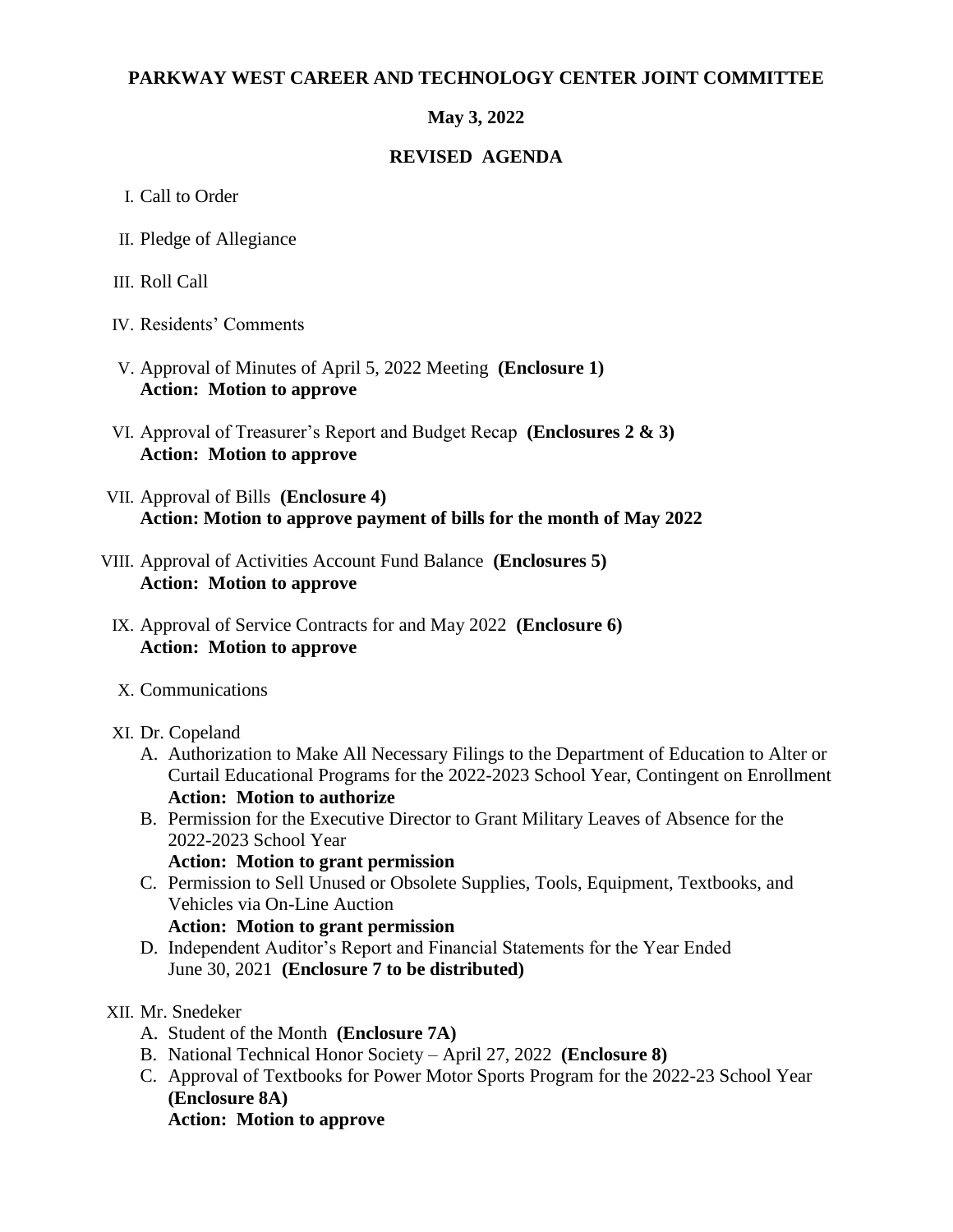AGENDA May 3, 2022 Page 2

### XIII. Mr. Hamilton

A. Permission to Renew the Agreement with CSIU for Student Information System Software Including GURU Boards and On-Line Registration for the 2022-2023 School Year at an Approximate Cost of \$17,650.00 **(Enclosure 9)**

# **Action: Motion to renew**

B. Permission to Renew the Agreement with CSIU for the Following Financial Software Applications: Fund Accounting, Assets Inventory, Consumables Inventory, Payroll, and Personnel for the 2022-2023. The Total Cost will be Approximately \$17,500.00 **(Enclosure 10)**

#### **Action: Motion to renew**

- C. Permission to Renew the Agreement with CSIU for the Document Management System at an Approximate Cost of \$5,797.00 for the 2022-2023 School Year **(Enclosure 11) Action: Motion to renew**
- D. Permission to Move \$100,000 Assigned to Future Capital Projects to the Jointure Fund for the Cosmetology Renovation **Action: Motion to grant permission**
- E. Permission to Move \$200,000 Assigned to Future Capital Projects to the General Fund **Action: Motion to grant permission**

#### XIV. Committee Reports

- A. Building Committee Mr. Ostrander, Chairperson; Mr. Appel, Mrs. Helkowski, and Mr. Iagnemma, Members
- B. Educational Planning Committee Mrs. Murphy, Chairperson; Mrs. Barr, Mrs. Johnson, and Mrs. Petersen, Members
	- 1. It is Recommended that the Joint Operating Committee Adopt Resolution Number 1 of 2022, Flexible Instruction Day Plan, as Presented **(Enclosure 12)**

# **Action: Motion to adopt**

C. Finance Committee Meeting

Mrs. Helkowski, Chairperson, Mr. Ostrander, Mrs. Petersen, and Mrs. Shaw, Members D. Personnel Committee

- Mr. Choura, Chairperson, Mr. Appel, Mr. Dudash, and Mrs. Petersen, Members
- 1. Permission to Employ Raymond Walkowiak as Supervisor of Building and Grounds Effective July 1, 2022 through June 30, 2025, at an Annual Salary of \$70,000 to Include Full Benefits Pursuant to the Employment Agreement as Presented **(Enclosure 13)**

### **Action: Motion to grant permission**

- 2. Approval of Salaries for Staff for the 2022-2023 School Year **(Enclosure 14) Action: Motion to approve**
- 3. Approval of Salaries for Part-Time Employees for the 2022-2023 School Year **(Enclosure 15)**

#### **Action: Motion to approve**

4. Reappointment of Dr. Christopher Gooch as School Physician for the 2022-2023 School Year at an Annual Stipend of \$2,000.00 **Action: Motion to reappoint**